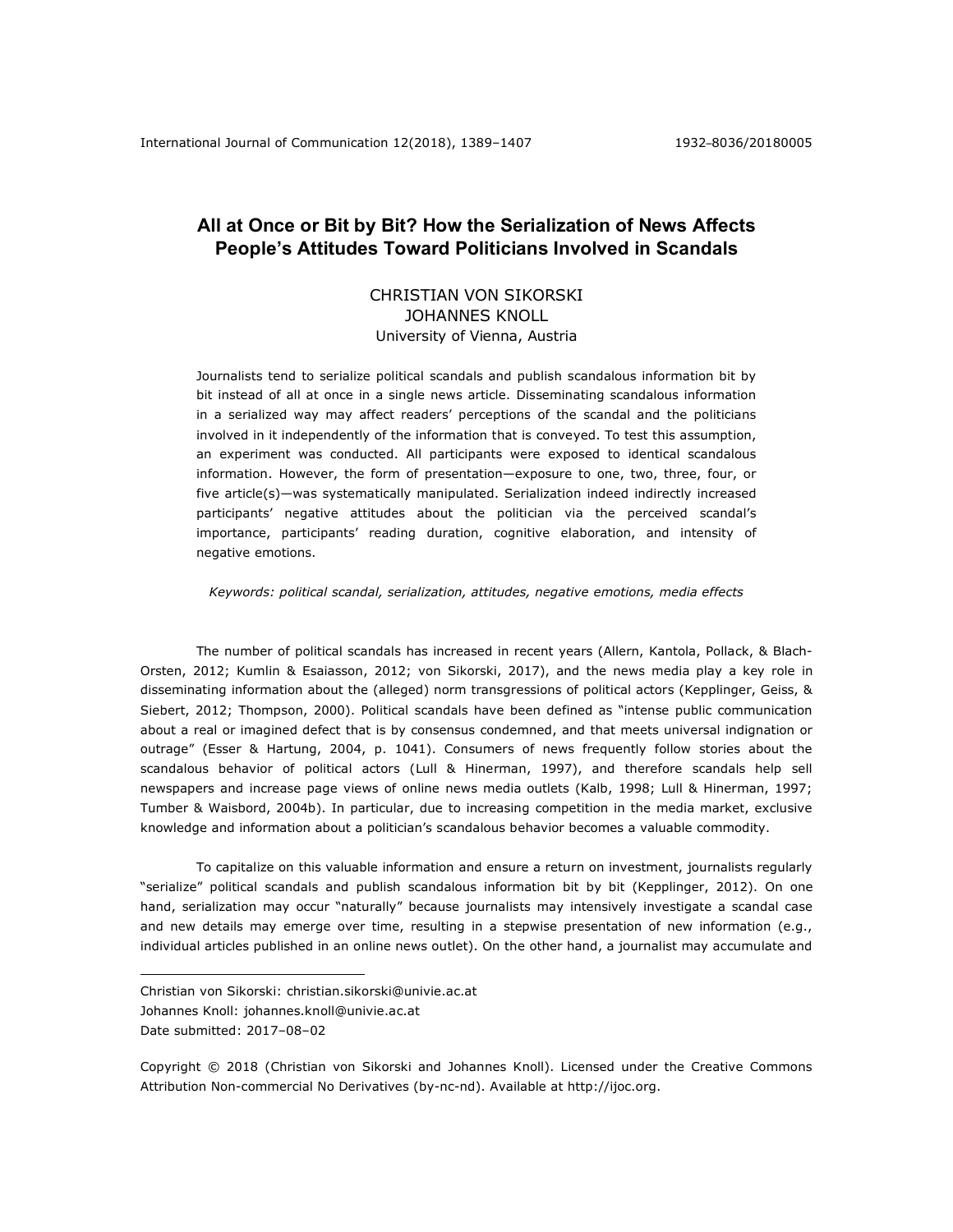withhold relevant information on a particular norm transgression and then publish scandalous information a little at a time. Serialization or presenting information bit by bit instead of reporting all available scandalous information at once can increase the chance of a certain grievance or norm transgression becoming a political scandal (Thompson, 2000) and may contribute to "keeping a scandal running" (Kepplinger, 2012, p. 88; Kepplinger, 2014). In addition to ensuring a return on investment, reporting about a scandal in a serialized way may uphold a journalist's reputation as a hardworking and persistent investigative reporter disclosing norm transgressions in the public interest. Serialized reporting may increase the attractiveness and general newsworthiness (see Harcup & O'Neill, 2001) of a scandal case, because readers may not want to miss the climax of a case and they might be particularly interested in how a scandal further develops.

A good example for the serialization of scandalous information is the corruption scandal involving former German president Christian Wulff. One of the leading German newspapers (*Bild*) evidently had access to potentially scandalous information by December 12, 2011 (a recorded phone call by Wulff threatening the chief editor of *Bild*). However, this information was not published immediately, but about three weeks later. *Bild* tried to enhance the impact of the scandal around the politician by reporting new scandalous information bit by bit. Wulff eventually resigned in February 2012, and the stepwise and continuous disclosure of scandalous information—along with other aspects of the case—may have contributed to his resignation (see Kepplinger, 2014). Another example is the large 1999–2000 financing scandal of the German Christian Democratic Union Party. According to one of the leading journalists (Hans Leyendecker of the German newspaper *Sueddeutsche Zeitung*) who reported the case, it was necessary to slowly develop the story to ensure the coverage was not in danger of "fizzling out." When the case first emerged, only parts of the information available were published. Thus, the case was repeatedly "inflamed" (Kepplinger, 2012, p. 88).

Serializing media coverage of political scandals and exposing individuals to scandalous information bit by bit may—independently of the information provided—affect individuals' perceptions of a scandal. The potential effects of serialization have not been examined previously, and the particular outcomes of presenting information to readers piece by piece remain unknown.

Previous research has extensively analyzed how repeated exposure to mediated stimuli affects people's perceptions of objects and persons (e.g., Bornstein, 1989; Zajonc, 1968), opinions (e.g., Weaver, Garcia, Schwarz, & Miller, 2007), and perceptions of the credibility of the mediated messages (e.g., Koch & Zerback, 2013). In contrast, the effects of serialization of political information have not been examined thus far and therefore remain unclear. Serialization and repetition of information can be conceptually differentiated. Serialization of scandalous information can be defined as a form of news coverage that exposes readers to a piece of information that is not presented as a whole, but rather bit by bit in a series of presentations (e.g., in three or four articles). In contrast, repetition of information means that a piece of information is presented as a whole in a single presentation and, after some time, the same piece of information is presented again. In other words, in serialization, every piece of information is presented only once, whereas in repetition the same information is presented multiple times (Koch & Zerback, 2013; Weaver et al., 2007).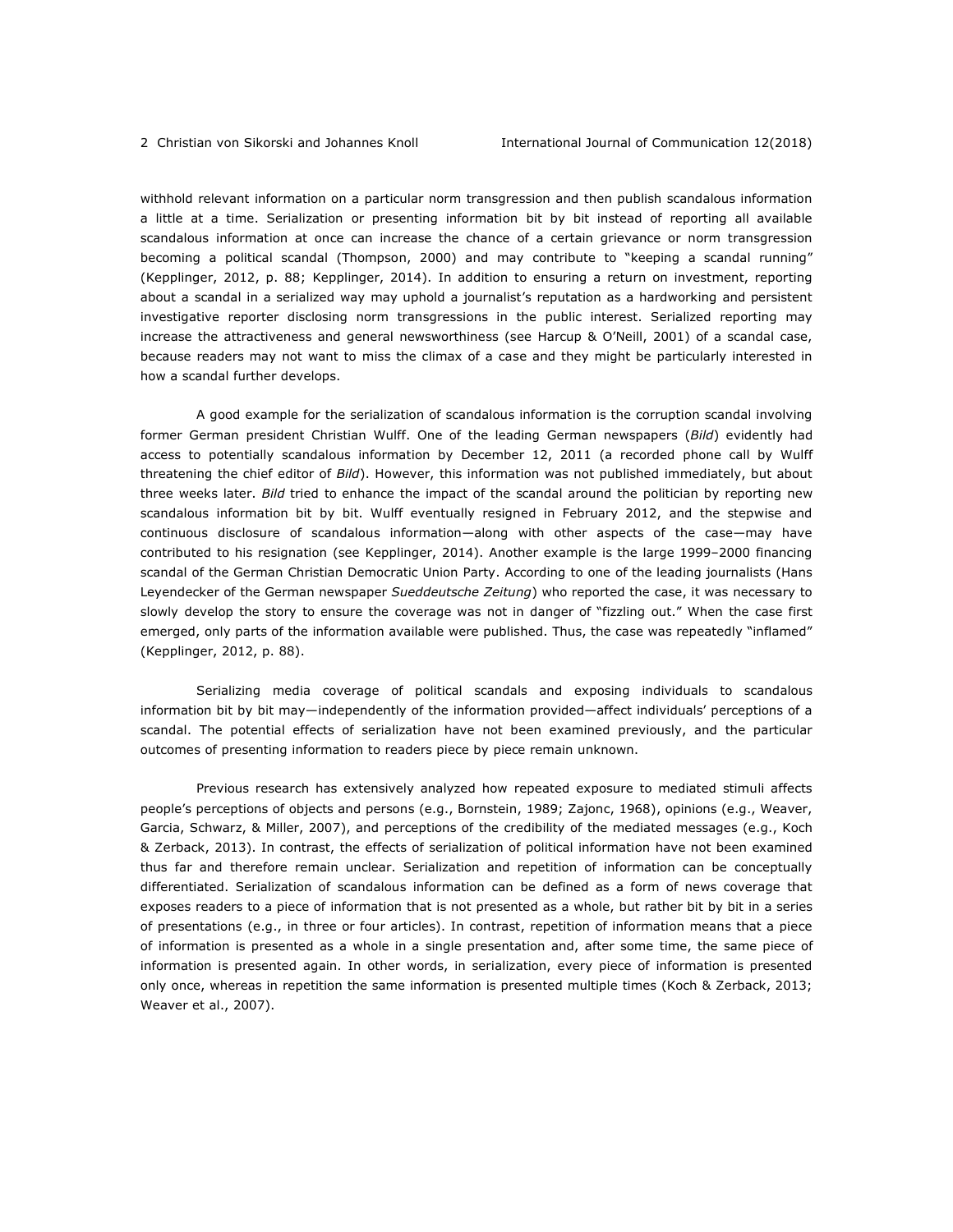Clarification of the potential effects of serialization as well as an explanation of the underlying mechanisms of such effects would contribute to a better understanding of the effects of political scandals on readers' perceptions and may provide important insights for journalists, news organizations, and political actors. This study used an experimental design to test the potential effects of serialization in connection with an emerging political corruption scandal. As a first step, we presented participants with a short article about a political candidate (a Wikipedia entry with no information about the scandal) and measured their attitudes toward the politician (baseline attitudes). Participants were then exposed to news coverage of the (alleged) scandalous behavior of the politician. All participants received identical information. However, the form of presentation (serialization) was systematically manipulated and participants were exposed to one, two, three, four, or five news articles containing the scandalous information. Through this study, we aimed to tackle two central questions: First, does serializing a political scandal affect a person's attitudes toward the politician involved in the scandal? Second, what roles do a participant's perception of the importance of the scandal, time spent reading related information, cognitive elaboration on scandalous information, and negative emotions play in the potential effects of serialization?

#### **Serialization of Political Scandals and Its Effect on News Consumers**

Journalists are increasingly forced to capitalize on exclusive information about scandalous behaviors because the often costly and time-consuming disclosure of political scandals must generate a return on investment (Kalb, 1998; also see Shoemaker & Reese, 1996). The serialization of exclusive information is regarded as one strategy for using scandalous information in a profitable way (Kepplinger, 2012). In contrast to publishing a scandalous story as one piece of news, serializing a political scandal is a specific strategy for building an audience (Tumber & Waisbord, 2004a), increasing the demand (among readers and other media outlets) for the story and exploiting scandalous information over an extended period of time (e.g., to sell newspapers or increase online page visits). In addition, serialized reporting of a new and emerging case increases the probability that a report about a certain norm transgression will turn into a larger scandal (Kepplinger, 2012, 2014).

The serialization of scandalous news may have several influences—as depicted in Figure  $1$ —on media readers' perceptions of a particular case. According to McCombs and Shaw (1972), the mass media have an important agenda-setting function. By selecting and presenting certain issues or by placing them more prominently in a newspaper or on a website, the media may influence people's perceptions of the importance of the issue (Scheufele & Tewksbury, 2007). Furthermore, it has been argued that one aspect of the agenda-setting function of the mass media "is to inform recipients what *other people* believe to be important" (Huck, Quiring, & Brosius, 2009, p. 139; emphasis in original). Thus, readers "may not report their own issue salience but rather their *perception of the media agenda* and/or *their perception of the agenda of other people*" (Huck et al., 2009, p. 141; emphasis in original). Based on this idea, readers may—independently of the positioning, length, or content of an article—regard the degree of serialization, or the number of articles that a news medium devotes to a certain issue, as an indicator of the media's relevance regarding the story (Kim, Scheufele, & Shanahan, 2002), which affects their perception of the issue. More precisely, readers' perceptions of the perceived importance of an issue (e.g., a political scandal) may be affected by serialization of a political scandal because serialization may serve as a subtle cue that elites, such as journalists or decision makers in the newsroom, assign importance to a certain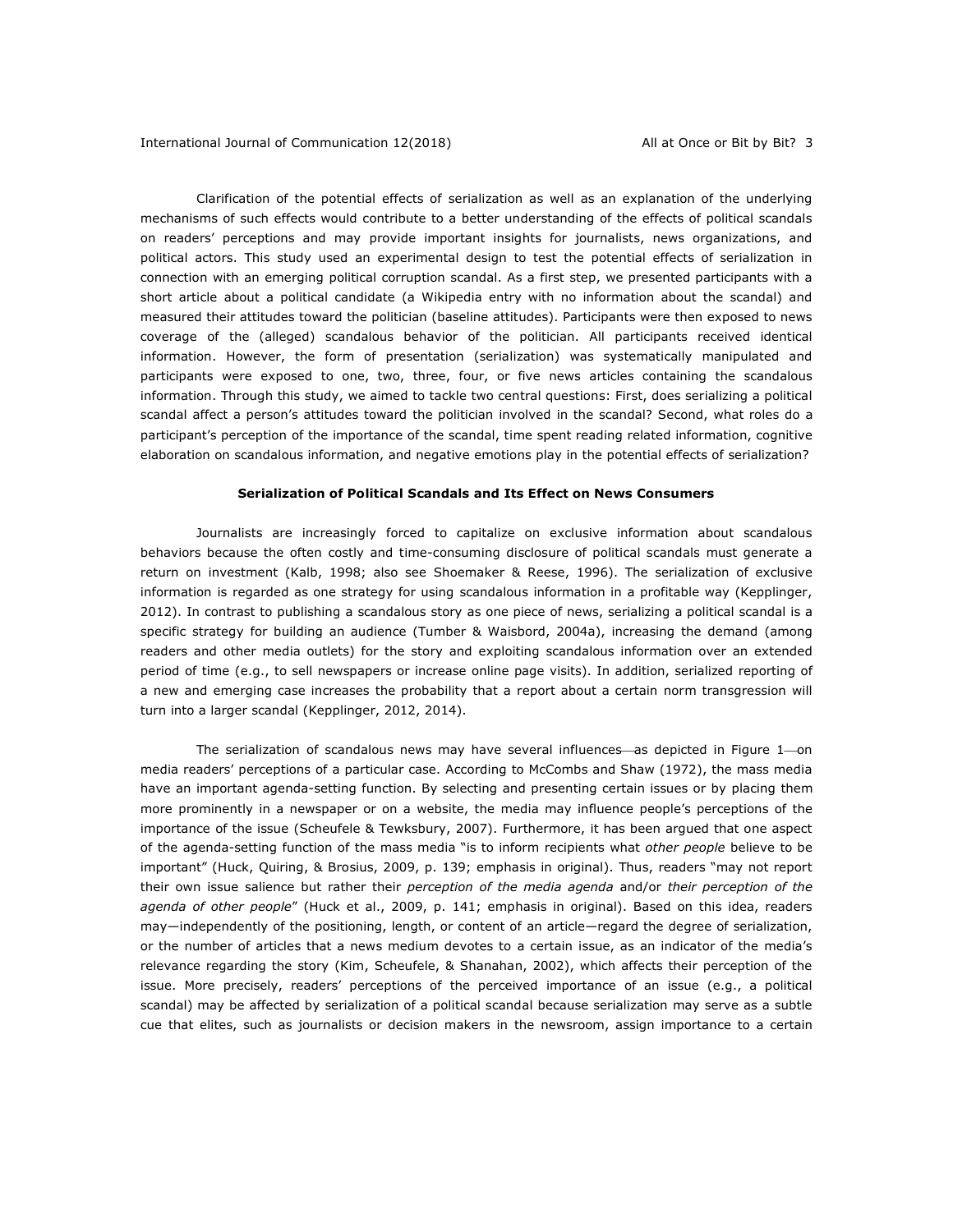issue (Miller, 2007). Thus, compared with reporting a scandal in one piece of news, serializing a political scandal and presenting the identical information bit by bit should increase a reader's perception of the importance of the issue. Based on this expectation, we developed the following hypothesis:

*H1: The greater the number of articles (degree of serialization) that report a political scandal, the higher a reader's perception of the importance of the story.*





According to the limited capacity model of mediated message processing (Lang, 2000), recipients' cognitive processing resources are very limited. People cannot process all available media messages and are forced to select certain information (e.g., messages that appear to be relevant to them) to which they will allocate their available processing resources. In line with this, it can be argued that the higher an individual's perception of the importance of a selected piece of information, the higher his or her cognitive elaboration will be (i.e., intensive scrutiny of an issue). Similar to Lo, Wei, Lu, and Hou's (2015) reasoning, we propose that the role of an issue's perceived importance and its effects on an individual's degree of cognitive elaboration can be explained with the help of the elaboration likelihood model of persuasion (Petty & Cacioppo, 1986). According to the model, an individual may process information through either "central" or "peripheral" routes depending on how relevant the individual perceives a particular message to be. The central route is activated when an individual perceives incoming information to be personally relevant, whereas information or messages that are low in personal relevance activate the peripheral route. Thus, individuals who perceive a message to be (rather) important become motivated to address an issue and scrutinize relevant incoming information. In line with this expectation, we proposed the following hypothesis:

# *H2: The higher the perceived importance of a scandal, the more intensive individuals' cognitive elaboration of the scandal will be.*

In addition to increasing the perceived importance of an issue, serialization may affect the duration for which an individual pays attention to media coverage of a topic. The results of experimental research reveal that serialization (i.e., presenting textual information on a computer screen paragraph by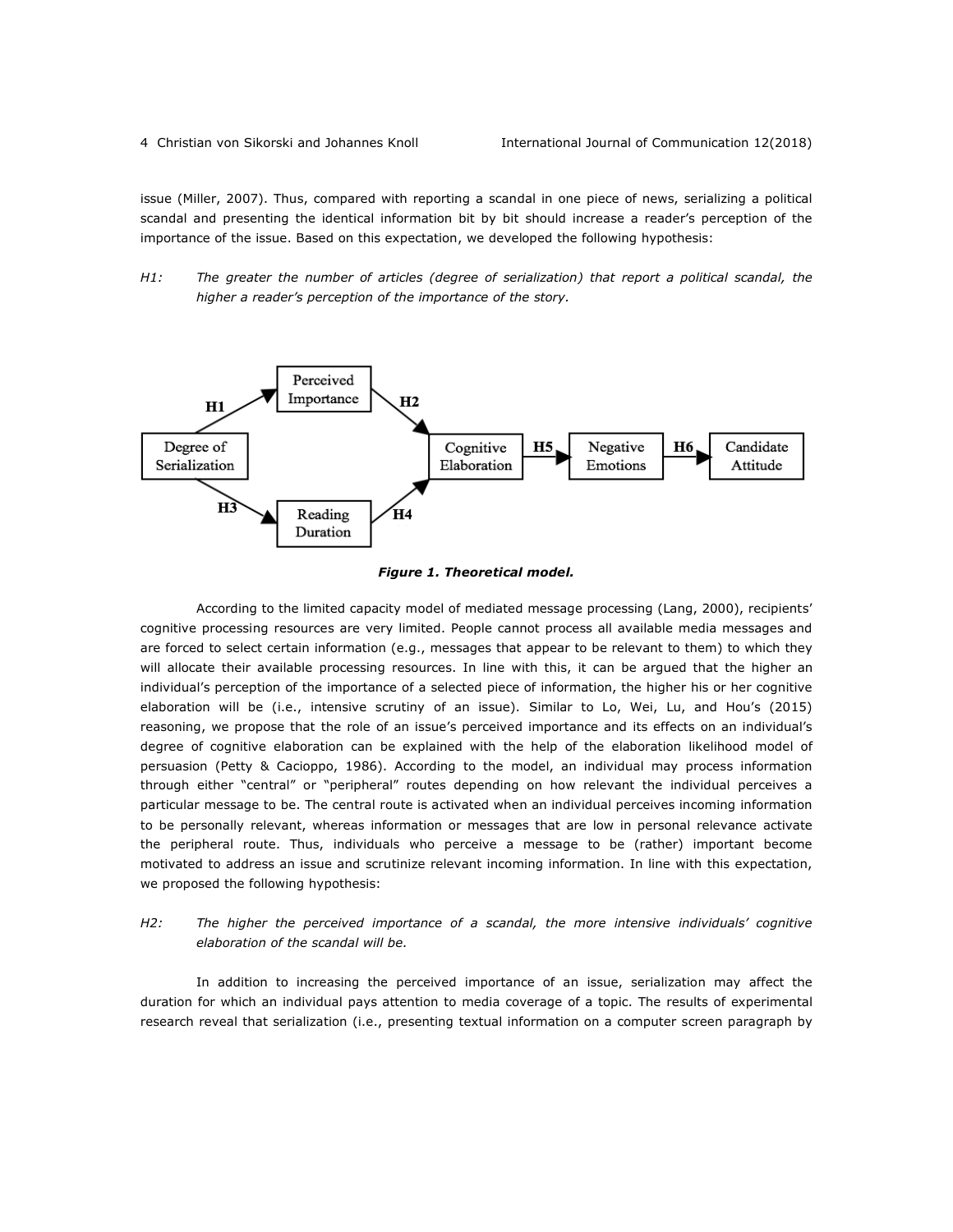paragraph rather than presenting the whole text at once) significantly increased the period of time for which individuals read an article, or their reading duration (Creed, Dennis, & Newstead, 1988). These results have been corroborated in studies that experimentally varied the number of words displayed on a computer screen (high versus low), finding that reducing the number of words displayed per screen increased participants' reading duration (e.g., de Bruijn, de Mul, & van Oostendorp, 1992; Muter, Latremouille, Treurniet, & Beam, 1982). Thus, exposure to larger amounts of textual information at once increases a person's reading speed. Exposure to different lengths of text can result in fluctuations in individuals' reading speed. First, the length of a text an individual is exposed to can be regarded as a relevant context cue (Sundar, 2008). Exposure to a longer article (rather than a short news story) may result in the acquired behavior of increasing reading speed to complete the entire reading in a timely manner. Second, exposure to a follow-up text dealing with the same issue may decrease reading speed, because one tries to connect the new information to the information provided in the previous news story (Bohn-Gettler & Kendeou, 2014; Just & Carpenter, 1980). Third, readers may perceive a particular text (e.g., a news article) as a "discrete entity" or a "finalized story," and after reading such a story, they may shortly pause and reflect on its contents. This is in line with the findings of Just and Carpenter (1980) that "readers make longer pauses at points where processing loads are greater" (p. 329). According to Just and Carpenter, recipients tend to pause at the end of a sentence or message to process the acquired information. Therefore, exposure to several stories (rather than the same information within one story) can increase a reader's total reading duration because he or she may pause at the end of an article to process the previously read information. Thus, we developed the following hypothesis:

# *H3: The greater the number of articles focusing on a topic, the longer an individual's reading duration will be.*

Furthermore, we expected that reading duration will affect people's cognitive elaboration and that individuals with a longer reading duration will more intensively elaborate on a political scandal than will those with a shorter reading duration. The rationale behind this assumption, similar to our earlier reasoning, is that reading duration can be regarded as relevant to an individual's processing of the information in news coverage of an issue. According to the limited capacity model, time plays an essential role in the processing of mediated information, and obstacles such as time constraints can hinder in-depth information processing (Lang, 2000). People who take longer to read a news article (due to serialization) can therefore allocate more mental resources to processing the incoming information. This finding aligns with the results of Dyson and Haselgrove (2001), who found that longer pauses in the reading process and thus increased reading duration have an effect on cognitive elaboration and allow time for information consolidation. We thus created the following hypothesis:

# *H4: The longer an individual's reading duration, the more intensive his or her cognitive elaboration on scandals will be.*

Previous research has revealed that negative emotions (e.g., anger, fury) play an essential role in determining a reader's perception of scandals (Jiang et al., 2011; Kepplinger, 2012; Kepplinger et al., 2012; von Sikorski, Knoll, & Matthes, 2017). An emotion can be defined as "*an episode of interrelated, synchronized changes in the states of all or most of the five organismic subsystems in response to the*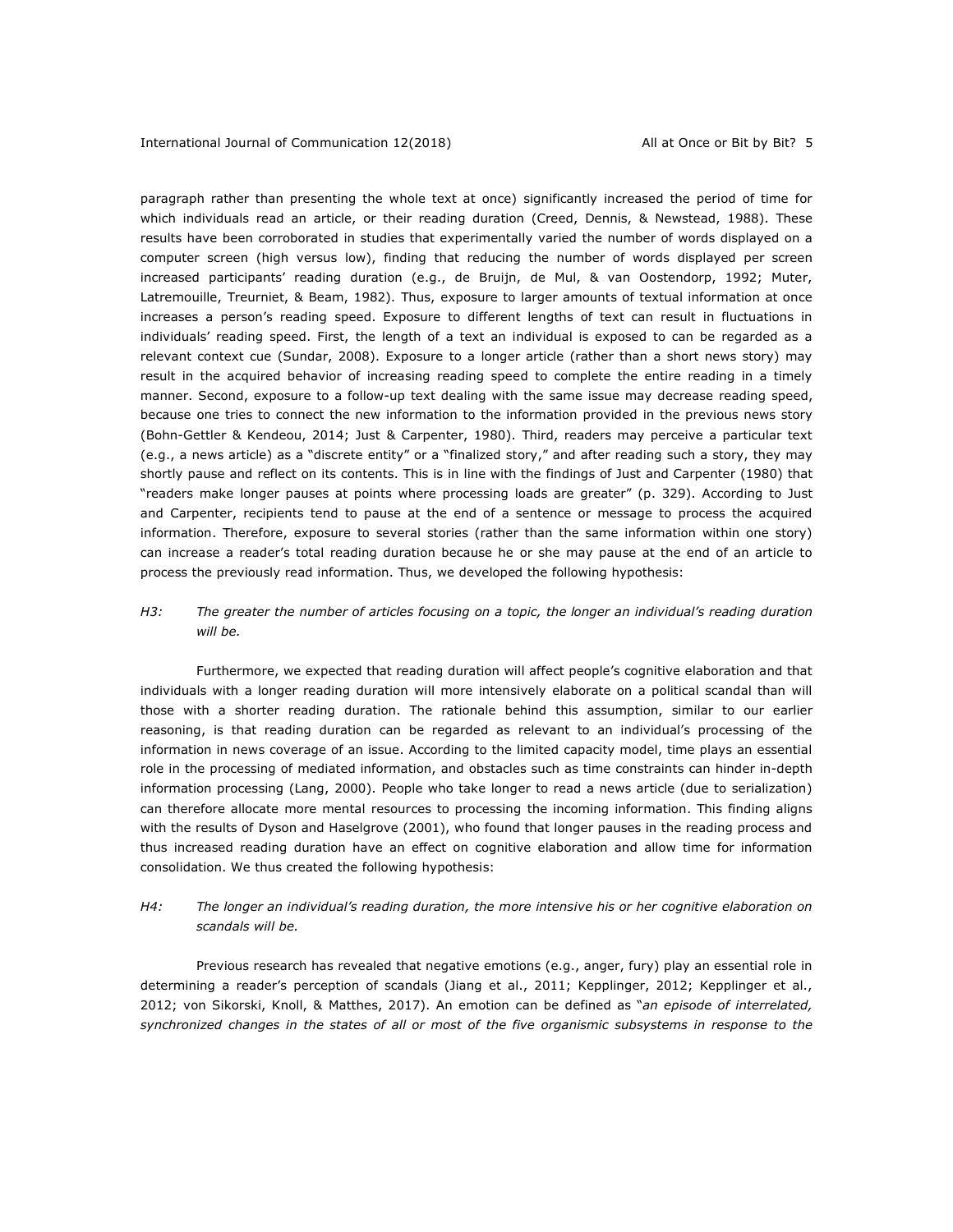*evaluation of an external or internal stimulus event*" (Scherer, 2001, p. 93; emphasis in original). The organismic subsystems include cognitive, neurophysiological, motivational, motor expression, and subjective feeling components (Scherer, 2005). According to Scherer (2001), the cognitive emotion component assumes that continuous appraisal of stimuli can result in specific changes in the remaining subsystems. Thus, intensively thinking about a political scandal (cognitive elaboration) and reflecting on the scandalous behavior of a political actor can influence one's emotions (subjective feelings) regarding the information. This notion aligns with previous psychological research that revealed that particular emotions, such as fear or anger (Johnson & Multhaup, 1992), "require an extensive involvement of higher level processing" (Mathews & MacLeod, 1994, p. 26). Thus, it may be assumed that thinking more intensively about the (negative) circumstances of a political scandal can influence the level of negative emotions an individual experiences. Therefore, we developed the following hypothesis:

*H5: The more intensively individuals elaborate on a political scandal, the more intensely they will feel negative emotions about the scandal.*

According to Olson and Kendrick (2008), certain emotions can influence the formation of particular attitudes toward an attitude object. Precisely, a negative emotional response may become conditioned to the attitude object (e.g., a political actor), resulting in a psychological tendency to evaluate the political actor rather unfavorably (Eagly & Chaiken, 1993; von Sikorski et al., 2017). Therefore, we expected that the higher the degree of negative emotions that an individual experiences in connection with a political scandal, the more negative his or her evaluations of the political candidate will be. More formally, our final hypothesis is as follows:

*H6: The more intensely people feel negative emotions regarding a political scandal, the more negative their attitudes toward the political actor will be compared with their attitudes before the scandal.* 

#### **Method**

#### *Participants and Procedure*

We tested the hypotheses by conducting a  $1 \times 5$  between-subjects experiment. In total, 171 students took part in the study. The mean age was 23 years (*SD* = 3.43). Eighty-three percent of the participants were women. Upon arrival at the university's computer laboratory, the students gave informed consent to participate in the study and took a seat at one of eight computers. During the study, participants were separated from one another by opaque noise-absorbing dividers. They were randomly assigned to one of five experimental groups.

First, all participants read a short Wikipedia article about a fictitious social democratic member of the European Parliament. The article contained a short introduction to the politician and presented a picture of him. However, no information on the scandal was provided (see the Experimental Treatment section for more information). Afterward, participants reported their attitude toward the politician. This was done to ensure that the politician was perceived as real as well as to obtain the baseline attitudes for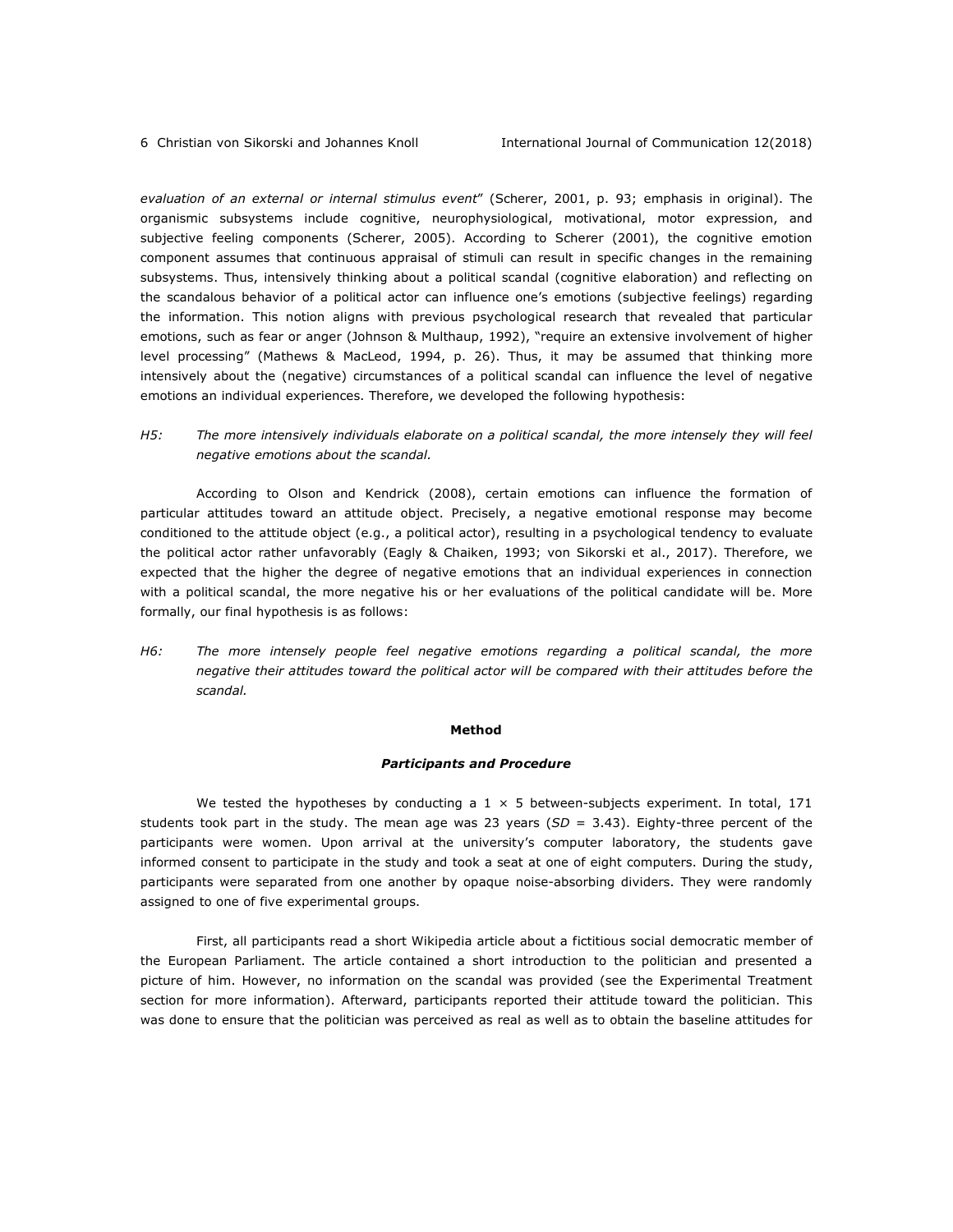each experimental group. Participants then answered several Likert-type items on a 7-point scale (e.g., credible,  $M = 5.21$ ,  $SD = 1.43$ ) assessing the overall quality and credibility of the Wikipedia article. As intended, the participants rated the article as credible. Next, participants read one of five versions of an online news story, which served as the experimental treatment. Participants were told that the article had been published recently and that they could take as much time as they wanted reading the article(s). Afterward, participants reported their attitude toward the politician a second time and answered questions related to the news article(s). Finally, participants were thanked and dismissed. They received course credits for taking part in the study.

#### *Experimental Treatment*

In terms of content, all participants were presented with exactly the same online news article. The article reported that a district attorney was currently investigating allegations of corruption involving the politician who was introduced by the Wikipedia article. According to the article, he was suspected to have taken bribes in return for assigning subsidies to certain infrastructure projects in Eastern Europe. The article gave detailed information about the allegations and provided readers with statements from all involved parties.

In line with previous research (e.g., Carlson, Ganiel, & Hyde, 2000; Doherty, Dowling, & Miller, 2011; Funk, 1996; von Sikorski, 2016, 2018; von Sikorski & Hänelt, 2016; von Sikorski & Ludwig, 2018), a fictitious scandal was used to ensure that participants did not have any prior knowledge of the case or the politician involved in the scandal. Real scandals are usually extensively covered by the media (Esser & Hartung, 2004), and thus our participants could have known about the case and could have formed a particular attitude toward the political actor in advance. However, this would have undermined the purpose of the study. Therefore, we used a realistic but fictitious case. To ensure authenticity and credibility, the news article(s) was (were) attributed to *Salzburger Nachrichten*, which is a quality news outlet in Austria. The final article mimicked the exact design of the newspaper, including its layout, colors, and typography. The news article contained 654 words.

The only difference between the five experimental groups was whether the news was presented in one, two, three, four, or five articles. Presenting the news in one, two, three, four, or five steps was possible because the story contained five subsections with subheadings. In other words, the single-article group read a longer news article subdivided into five sections, while the five-article group read the same information presented as five articles captioned by the five subheadings. After reading an article, participants had to click on a button to see the next article or questionnaire. As a result, all participants read exactly the same information, and they all read the information once. We presented all the stimulus articles (in the conditions with two or more articles) to the participants consecutively without any time delay. There were two reasons that we chose this procedure. First, since we used a fictitious case (as explained above), exposure to the news articles with time delays (e.g., one article per day) could have caused participants to find out about the fictitious nature of the presented case (e.g., by searching the Internet after leaving the lab). This would have undermined the purpose of the study. Second, in previous studies examining the effects of repeated exposure to news—similar to the present research design—participants have regularly been exposed to media stimuli without any time delays. This line of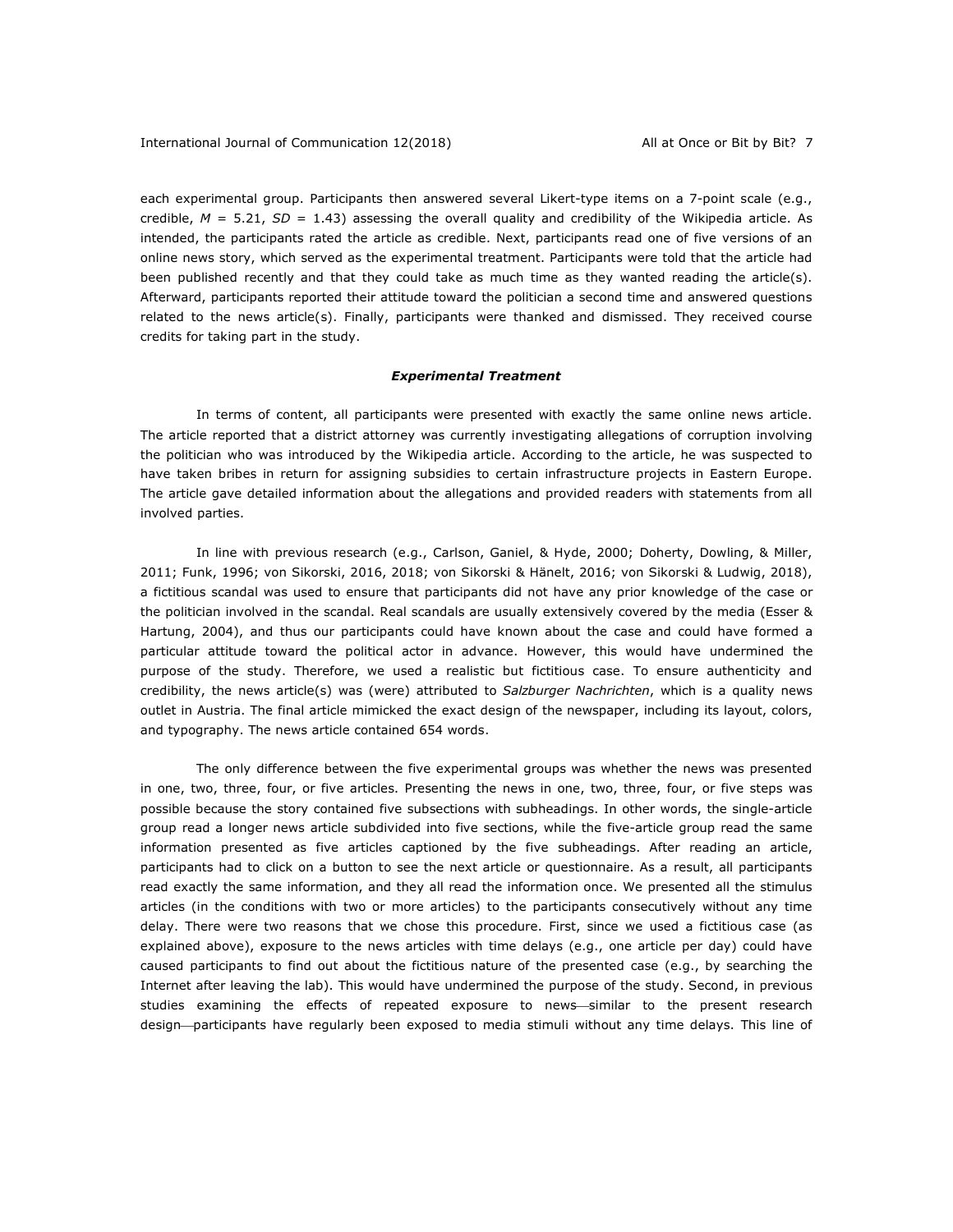research clearly revealed that the time between exposures to different information does not affect the general effect of repetition (for an overview, see Koch & Zerback, 2013). Yet the aforementioned data come from repetition research, and future studies should examine whether results extend to serialization research. As mentioned above, repetition and serialization are different concepts and studying temporally more distributed forms of serialization (while controlling whether participants did any research on a particular scandal in the meantime—e.g., searching the Internet) would be a valuable extension of the present methodological approach in future studies.

#### *Measures*

Participants' attitudes toward the politician were measured with a 7-point semantic differential. Six items were adopted from Carlson et al. (2000), including not credible/credible, incompetent/competent, and not trustworthy/trustworthy. Attitude was measured at two points in time: before the experimental treatment (after reading the Wikipedia article) and after the experimental treatment (after reading the online news article). The pretreatment measures were subtracted from the posttreatment measures. Thus, the more negative the resulting difference in attitudes, the more negative participants' posttreatment attitudes were compared with their pretreatment attitudes. The reliability of the resulting difference scale was excellent ( $a = .87$ ,  $M = -2.12$ ,  $SD = 1.19$ ).

The intensity of negative emotions was assessed by four items adapted from Powell, Boomgaarden, De Swert, and de Vreese (2015). Participants indicated the extent to which they felt various negative emotions on a 7-point scale (e.g., anger, fury). The scale ranged from *I fully disagree* to *I fully agree*. The reliability of the four measured items was fine (α = .83, *M* = 3.54, *SD* = 1.45).

The extent of cognitive elaboration was measured by three items adapted from Shiv, Britton, and Payne (2004). Again, participants reported their agreement with items according to the established 7 point scale. Items included "I intensively thought about the presented issue" and "I strongly dedicated my attention to the news coverage." Reliability was satisfactory (α = .76, *M* = 5.13, *SD* = 1.39).

The perceived importance of the scandal was measured by three items adapted from Miller (2007), and they were measured using the established 7-point scale. The three items were "I think that the journalists perceive the presented issue as important," "I think that the editors attribute high relevance to the presented issue," and "I think that the editors are comprehensively occupied by the issue." Reliability was fine (α = .83, *M* = 5.11, *SD* = 1.21).

Finally, reading duration was assessed according to the time it took participants to read their online news article(s). Measures were provided in seconds by the survey software employed in this study (Unipark). The mean reading duration was 259 seconds (*SD* = 75.34; see also Footnote 2).

In addition to assessing the dependent variable, the questionnaire contained one question serving as a treatment check (Sigall & Mills, 1998): "Please try to recall as precisely as possible. How many news articles have you just read?" The possible answers were one, two, three, four, and five articles.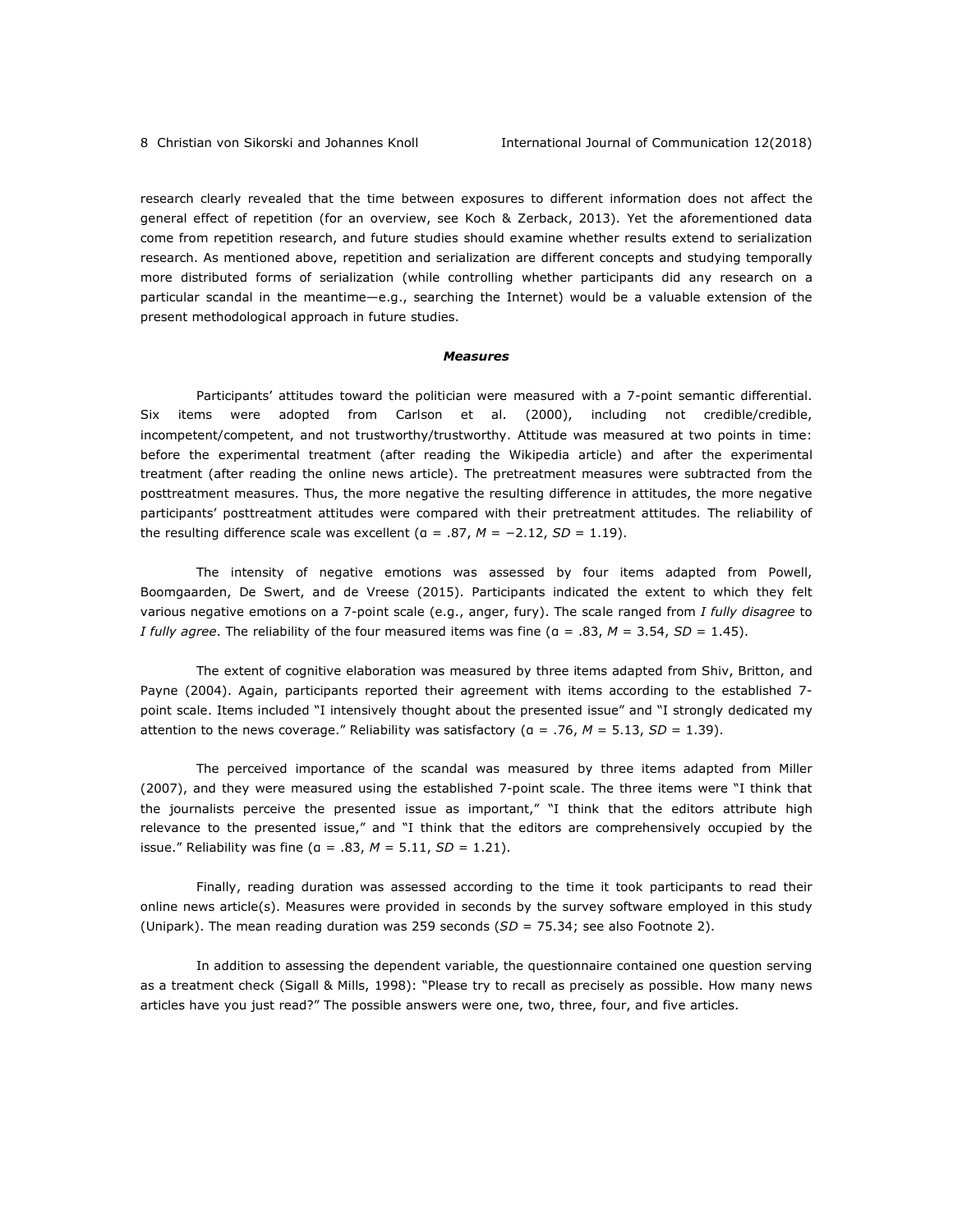### **Results**

#### *Treatment Check*

The treatment check indicated the success of manipulation of the independent variable. There was a strong correlation between the number of articles participants recalled and the number they actually received ( $r = .77$ ,  $p < .001$ ). In addition, the experimental groups did not differ in terms of gender,  $\chi^2$  (4) = 2.03, *p* = .73; age (all Bonferroni post hoc tests with *p* > .05); or pretreatment attitude (all Bonferroni post hoc tests with  $p > .05$ ).

#### *Hypotheses*

We tested the hypotheses by creating a structural equation model using AMOS 23 software (Arbuckle, 2014). Maximum likelihood estimation was used (Byrne, 2010). The variables "degree of serialization" and "reading duration" were both entered as manifest variables. In both cases, there was only one underlying observed variable for degree of serialization and reading duration that was assumed to be measured without error (Borsboom, 2008). All other constructs were entered as latent variables. The zero-order correlations of all constructs are presented in Table 1. The model, which presents standardized path coefficients, is shown in Figure 2. The significance of these coefficients was assessed using 5,000 bootstrap samples. Bootstrapping is a recommended approach when the underlying data deviate from a multivariate normal distribution, as in the present case (Byrne, 2010; Nevitt & Hancock, 2001; West, Finch, & Curran, 1995).

|                                    |          |        |          | 4      |           | ь |  |
|------------------------------------|----------|--------|----------|--------|-----------|---|--|
| 1. Degree of serialization         |          |        |          |        |           |   |  |
| 2. Reading duration                | $.43***$ |        |          |        |           |   |  |
| 3. Perceived importance            | $.19*$   | .01    |          |        |           |   |  |
| 4. Cognitive elaboration           | .05      | $.19*$ | $.30***$ |        |           |   |  |
| 5. Negative emotions               | $-.03$   | $-.02$ | $.21*$   | $.23*$ |           |   |  |
| 6. Attitudes toward the politician | .01      | .03    | $-.17$   | $-.13$ | $-.46***$ |   |  |
|                                    |          |        |          |        |           |   |  |

*Table 1. Zero-Order Correlations.*

Note. \* *p* < .05, \*\*\* *p* < .001.

The fit indices revealed good overall model fit (Byrne, 1989; Hu & Bentler, 1999): standardized root mean square residual = .07; root mean square error of approximation = .05;  $\chi^2$  (131) = 178.52,  $p <$ .01;  $\chi^2$  / *df* < 2; and comparative fit index = .96.

In addition, the Bollen-Stine bootstrap test statistic was calculated. It presents an alternative measure of goodness-of-fit that is not subject to normal distribution assumptions (Bollen & Stine, 1992; Ory & Mokhtarian, 2010). The resulting *p* value was insignificant (*p* = .13), indicating good model fit. All the path coefficients appeared to be statistically significant and pointing in the assumed directions.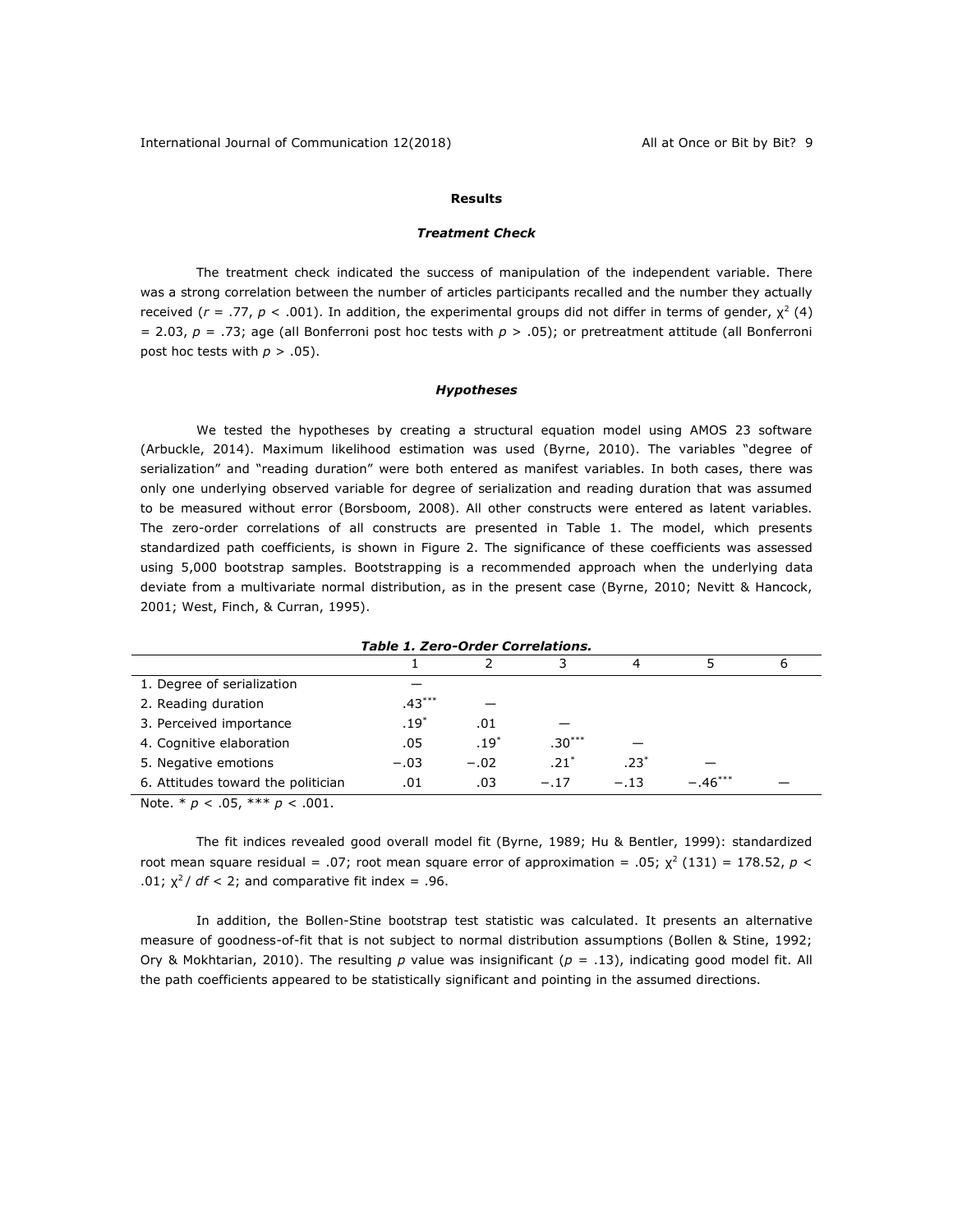<u>.</u>



*Figure 2.* **The indirect impact of degree of serialization on attitudes about the politician.** *Note.* **Path coefficients represent standardized coefficients. Their significance was assessed by 5,000 bootstrap samples. \*** *p* **< .05, \*\*\*** *p* **< .001.**

Specifically, the greater the number of articles participants received, the higher their perceptions of the importance of the scandal (β = .19, *p* < .05). Perceived importance, in turn, intensified participants' cognitive elaboration on the scandal (β = .33,  $p < .001$ ).<sup>1</sup> Both results support the first two hypotheses. In addition to the mediating process of perceived importance, the degree of serialization influenced cognitive elaboration via reading duration; the greater the number of articles participants received, the longer it took them to read the information (β = .43, *p* < .001). Reading duration, in turn, intensified cognitive elaboration ( $\beta = .20$ ,  $p < .05$ ). Thus, Hypotheses 3 and 4 were supported.<sup>2</sup>

Most importantly, both mediating processes can be regarded as separate since both exerted independent influences on cognitive elaboration yet remained entirely uncorrelated (*r* = .01, *ns*). It was also confirmed that cognitive elaboration influenced the intensity of participants' negative emotions

<sup>&</sup>lt;sup>1</sup> The questionnaire also contained various recall measures asking participants to recall specific details of the scandal. Cognitive elaboration was positively correlated to these measures  $(r = .17, p < .05)$ . This supports the validity of the elaboration measurement. Participants who indicated that they thought more intensively about the scandal were also able to recall more details.

<sup>&</sup>lt;sup>2</sup> Mean values for perceived importance depending on condition are: one article ( $M = 4.81$ ,  $SD = 1.17$ ), two articles (*M* = 4.92, *SD* = 1.36), three articles (*M* = 5.05, *SD* = 1.29), four articles (*M* = 5.42, *SD* = 1.01), and five articles (*M* = 5.38, *SD* = 1.06). Mean values for reading duration are: one article (*M* = 205 seconds, *SD* = 55.9), two articles (*M* = 249 seconds, *SD* = 86), three articles (*M* = 268 seconds, *SD* = 55.7), four articles (*M* = 269 seconds, *SD* = 64.2), and five articles (*M* = 304 seconds, *SD* = 75.5).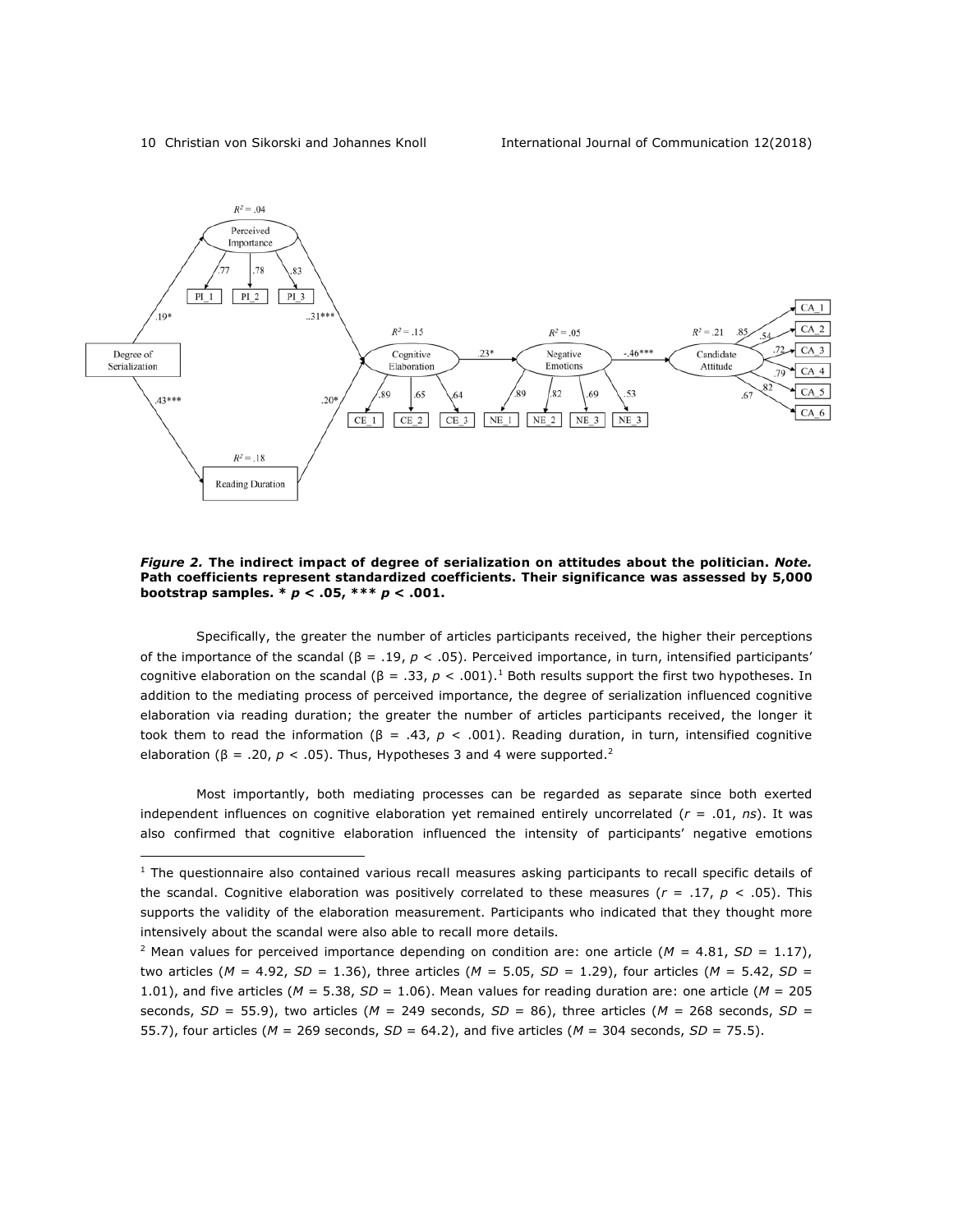<u>.</u>

(Hypothesis 5). The more intensely readers thought about the scandal, the more intense were their negative emotions (β = .23, *p* < .05).

Negative emotions eventually affected readers' attitudes toward the politician. The more intensely participants felt negative emotions, the more negative their posttreatment attitudes were compared with their pretreatment attitudes (β = −.46, *p* < .001). According to these results, Hypothesis 6 was also supported.

In addition to assessing the significance of single-path values, the total indirect effect of degree of serialization on individuals' attitudes was calculated. It was thus possible to test whether the degree of serialization indirectly affected participants' attitudes toward the politician via perceived importance, reading duration, cognitive elaboration, and the intensity of negative emotions. Calculating a biascorrected 95% confidence interval by means of 5,000 bootstrap samples revealed an interval that was entirely below zero,  $\beta = -.02$ , 95% CI [ $-.04$ ,  $-.003$ ]. That is, the degree of serialization indeed indirectly negatively affected participants' attitudes toward the politician via perceived importance, reading duration, cognitive elaboration, and the intensity of negative emotions.3

#### **Discussion**

The results of the experiment demonstrate that serializing a political scandal indirectly affected participants' attitudes toward the politician involved in the scandal. Participants who were exposed to serialized coverage of the scandal (compared with nonserialized coverage) thought that editors and journalists in the newsroom perceived the case to be more important, and—independently of this perception—participants took more time to read the scandalous information. Both longer reading duration and increased perception of importance affected participants' cognitive elaboration and made them think more intensively about the presented scandal. Thinking intensively about the case elicited more negative emotions (e.g., anger, fury) among participants and eventually resulted in more negative attitudes toward the politician involved in the scandal.

The findings corroborate and extend previous results showing that scandalous information about political actors may have serious effects on news consumers' attitudes toward those political actors (e.g., Bless, Igou, Schwarz, & Wänke, 2000; Carlson et al., 2000; Funk, 1996; Kepplinger et al., 2012; von Sikorski, forthcoming; von Sikorski et al., 2017). However, previous studies on the effects of political scandals mainly tested how evaluations of a politician were affected after participants were exposed to scandalous political information (compared with participants who were not exposed to scandalous information).

Extending this line of research, the present examination revealed that it is not only the scandalous information per se that may negatively affect a news consumer's evaluation of a political actor

 $3$  In addition, we separately calculated the effects of the mediators. The results revealed that both, perceived importance, β = −.025, 95% CI [−.025, −.001], *p* = .021, as well as reading duration, β = −.01, 95% CI [−.030, −.001], *p* = .02, independently affected attitudes toward the politician.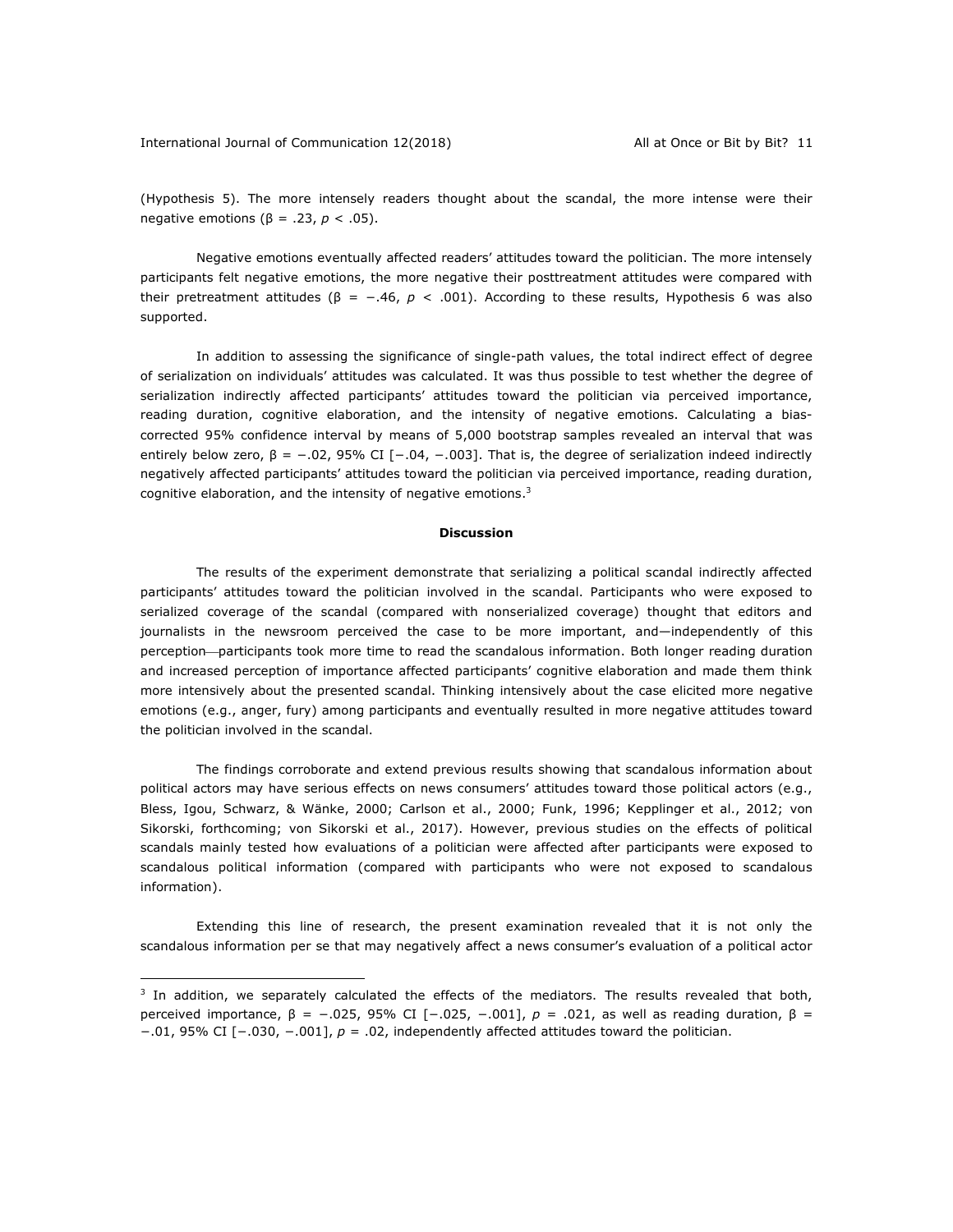but also the way in which the media presents scandalous allegations to news consumers. Independently of the politician's scandalous behavior and the particular scandalous information provided, the presentation of scandalous information in a serialized way (compared with identical information presented in a nonserialized way) indirectly and negatively affected participants' attitudes toward the politician.

As expected, serialization affected both participants' perceptions of the importance of the information and their reading duration. First, this supports the findings of agenda-setting research (Huck et al., 2009) that news recipients may use the degree of serialization or the number of articles devoted to a certain issue as a way to infer the importance journalists or decision makers in the newsroom assign to a certain issue (Miller, 2007). Second, the relationship between serialization and reading duration corroborates the findings of reading research (Creed et al., 1988; Just & Carpenter, 1980) indicating that individuals tend to read shorter texts slower than longer articles. Yet the present data do not allow us to determine the process that led to an increase in reading duration. In the present study, reading duration can rather be conceptualized as a superordinate measure that helped to determine how long participants read and were exposed to the stimulus materials. Put differently, we know *how* much time participants spent reading and exposing themselves to the news article(s), but we do not know *why* they spent more time with the stimulus materials (e.g., reading slower, rereading, scrutinizing at the end of an article). However, individuals obviously used the additional time to process information more thoroughly, because those with a longer reading duration were better able to recall information on the topic and additionally reported that they more intensively elaborated on the information provided than did those with a shorter reading duration.

Furthermore, similar to the findings of Lo et al. (2015), the results revealed that an increase in the perceived importance of the scandal led participants to think more intensively about the case. Increased reading duration, in line with the findings of Dyson and Haselgrove (2001), also positively contributed to cognitive elaboration. Interestingly, both participants' increased perceptions of the importance of the information and the time they took to read the news coverage independently affected their cognitive elaboration on the issue.

The results demonstrate that intensively thinking about a scandal affects individuals' emotional reactions. Again, this finding is in line with previous psychological research (Johnson & Multhaup, 1992; Scherer, 2001) as well as studies of political scandals (Kepplinger et al., 2012; von Sikorski et al., 2017). The more intensively participants thought about the case, the more intensely they had negative emotional reactions to the scandalous information. These negative emotions (e.g., anger, fury) in turn affected participants' attitudes toward the politician involved in the scandal.

These findings underline the important role of the news media in disseminating information about political scandals. As emphasized by Allern et al. (2012), political scandals are not prefabricated, but must be constructed and presented by journalists in a certain way. As noted earlier, serialization may occur "naturally." That is, while doing additional investigating in an ongoing scandal, a journalist may come across new evidence that is then published in subsequent articles, resulting in a stepwise presentation of new scandalous information. Alternatively, a journalist may accumulate and withhold relevant information on a particular norm transgression and then publish scandalous information bit by bit. In the latter case,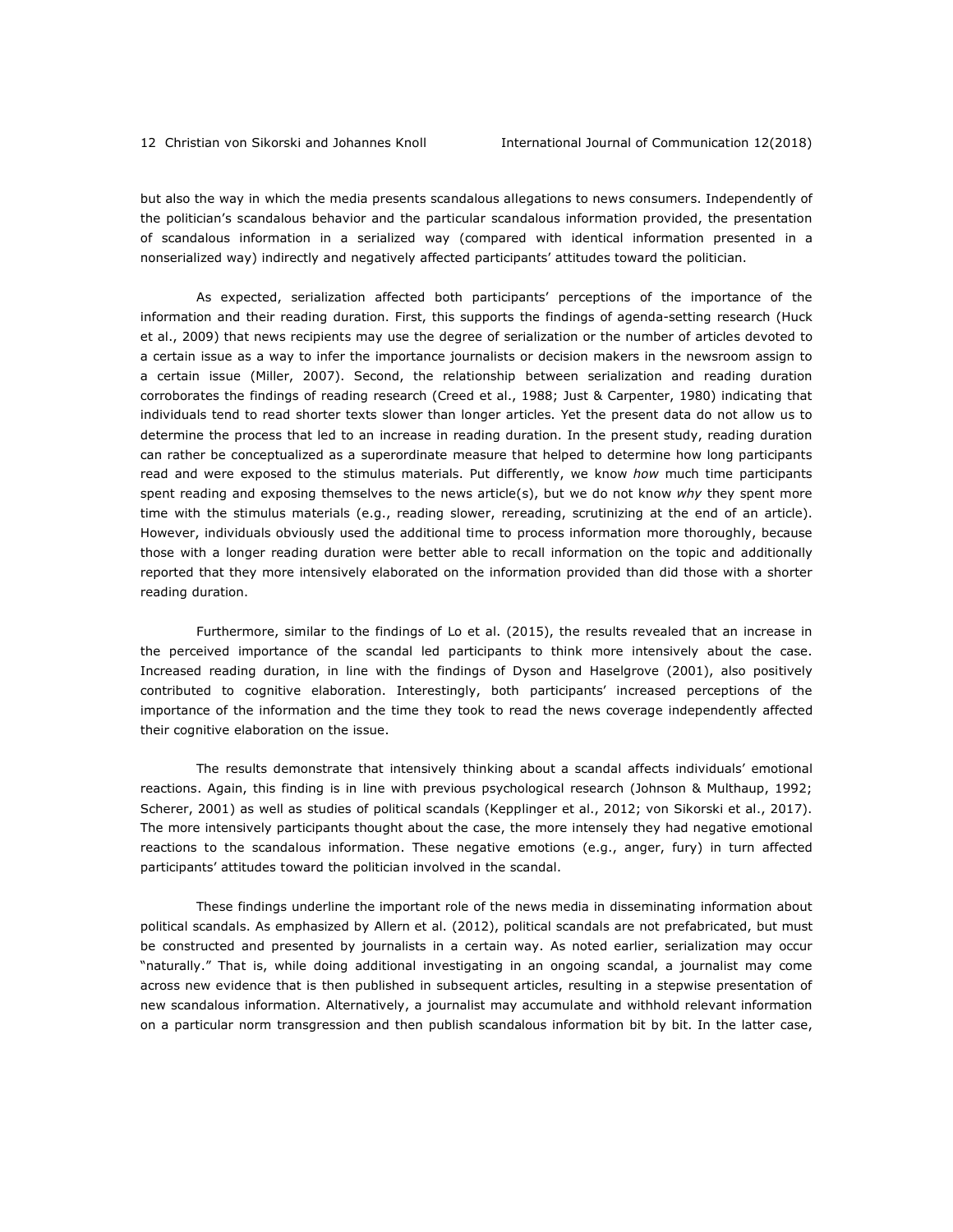journalists may run into a dilemma regarding the presentation of scandals. On one hand, publishing scandalous information in a serialized way can help sell newspapers and may increase the page views of online news sites (Kalb, 1998; Lull & Hinerman, 1997; Tumber & Waisbord, 2004b). From an economic perspective, it is therefore sensible to publish exclusive scandalous information bit by bit (Kepplinger, 2012), thus increasing the return on investment (Shoemaker & Reese, 1996) and "keeping a scandal running" (Kepplinger, 2012, p. 88; also see Kepplinger, 2014). On the other hand, serialization may have several negative consequences. First, as the results of this study reveal, serialization may intentionally and unintentionally negatively affect news consumers' attitudes toward a politician involved in a scandal. Second, "holding back" relevant information for the sake of economic success raises serious ethical concerns and can be regarded as problematic from a journalism studies perspective (Hanitzsch et al., 2011). Third, similar to studies that have analyzed the effects of news repetition on credibility assessments (Koch & Zerback, 2013), future studies may examine whether the serialization of political scandals triggers a boomerang effect and undermines the credibility of a news outlet (for a similar argument, see Bennett, Rhine, & Flickinger, 2001). This may especially be the case when readers perceive frequent coverage of a political scandal to be excessive and unjustified, because strongly serialized news coverage of a political scandal may cause consumers of news to believe that the news organization or journalist is actively trying to construct a scandal. Future studies could consider examining this assumption.

The results presented here are limited in several respects. First, we used a student sample in the study. Although it has recently been argued that student samples are less problematic than originally thought and do not "intrinsically pose a problem for a study's external validity" (Druckman & Kam, 2011, p. 41), future studies should use different samples (e.g., older and less educated participants) to test whether the results—as well as the detected mechanism (mediation paths)—can be generalized. Second, the scandal we fabricated focused on corruption. Although political scandals regularly deal with corruption, future studies may use different types of scandals (e.g., a sex scandal) to test whether the results can be replicated. Third, the explained variance of one of the mediator variables—perceived importance of the scandal—was rather low. One explanation for this may be that, in addition to the number of articles, participants may have been influenced, for example, by the length of a particular article (longer articles may be perceived to be more important than shorter ones). Yet, although this is just speculation, we believe that the number of articles an individual is exposed to is a stronger indicator of his or her importance considerations—in the sense that a reader will think the issue is so important that a journalist covers it multiple times. Furthermore, the participants in our study—in the end—were exposed to the exact same amount of information. This may have dampened potential influences of the article length. And the length of an article may be less of an issue in online news. The rationale behind this is that readers have to scroll down when reading online news articles and the actual length of an article is thus less visible than it is in traditional printed news (where a reader can see at the outset, for example, that an article takes up a full page or is continued on multiple pages). Nevertheless, future studies should systematically test the influence of article length in studies on serialization. Fourth, the political scandal used in the present study was allegedly published by a quality media outlet (*Salzburger Nachrichten*), and it remains unclear whether the effects of serialization can be detected when a scandal is reported by a rather low-quality news outlet. Fifth, future studies could use stories presented in different media (e.g., audiovisual media) to test whether the present findings can be corroborated.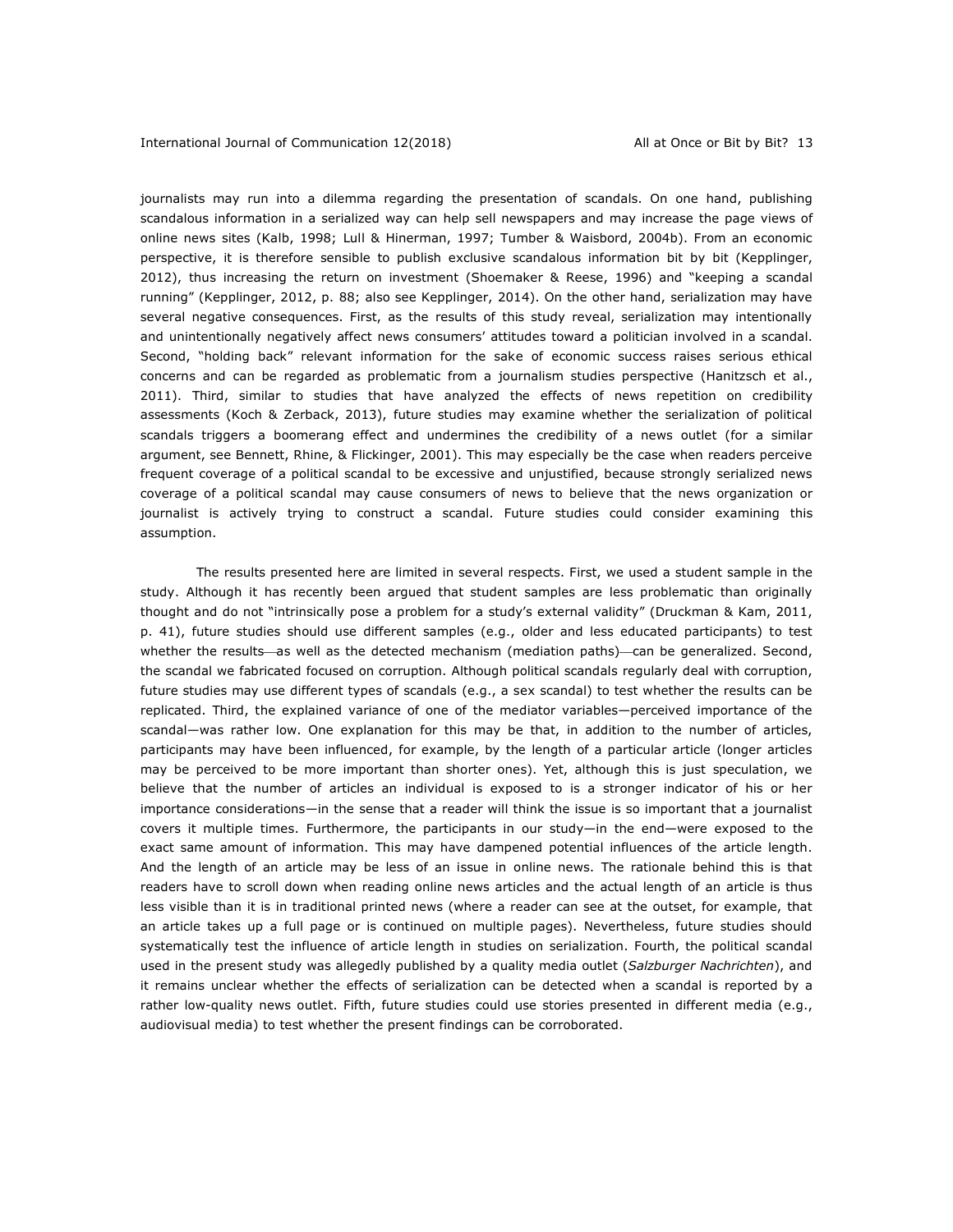## **Conclusion**

In summary, the results of this study show that news consumers may be significantly influenced by the way scandalous political information is presented in the mass media. Presenting a political scandal bit by bit, or serializing news about (alleged) scandalous behaviors of a political candidate, affected participants' examinations of the case, their perceptions of the importance of the issue, and the intensity of negative emotions regarding the scandal, eventually resulting in more negative attitudes toward the political actor involved in the scandal. Importantly, these influences occurred independently of the specific scandalous information provided by the news. Thus, whether one presents information *at once* or *bit by bit* is just as important as *what* one says and *how* one says it.

### **References**

- Allern, S., Kantola, A., Pollack, E., & Blach-Orsten, M. (2012). Increased scandalization: Nordic political scandals 1980–2010. In S. Allern & E. Pollack (Eds.), *Scandalous! The mediated construction of political scandals in four Nordic countries* (pp. 29–50). Gothenburg, Sweden: Nordicom.
- Arbuckle, J. L. (2014). *IBM SPSS Amos 23 user's guide.* New York, NY: IBM.
- Bennett, S. E., Rhine, S. L., & Flickinger, R. S. (2001). Assessing Americans' opinions about the news media's fairness in 1996 and 1998. *Political Communication*, *18*(2), 163–182. doi:10.1080/105846001750322961
- Bless, H., Igou, E. R., Schwarz, N., & Wänke, M. (2000). Reducing context effects by adding context information: The direction and size of context effects in political judgment. *Personality and Social Psychology Bulletin*, *26*(9), 1036–1045. doi:10.1177/01461672002611002
- Bohn-Gettler, C. M., & Kendeou, P. (2014). The interplay of reader goals, working memory, and text structure during reading. *Contemporary Educational Psychology*, *39*(3), 206–219. doi:10.1016/j.cedpsych.2014.05.003
- Bollen, K. A., & Stine, R. A. (1992). Bootstrapping goodness-of-fit measures in structural equation models. *Sociological Methods and Research*, *21*(2), 205–229. doi:10.1177/0049124192021002004
- Bornstein, R. F. (1989). Exposure and affect: Overview and meta-analysis of research, 1968–1987. *Psychological Bulletin*, *106*(2), 265–289. doi:10.1037/0033-2909.106.2.265
- Borsboom, D. (2008). Latent variable theory. *Measurement*, *6*(1–2), 25–53. doi:10.1080/15366360802035497
- Byrne, B. M. (1989). *A primer of LISREL: Basic applications and programming for confirmatory factor analytic model.* New York, NY: Springer.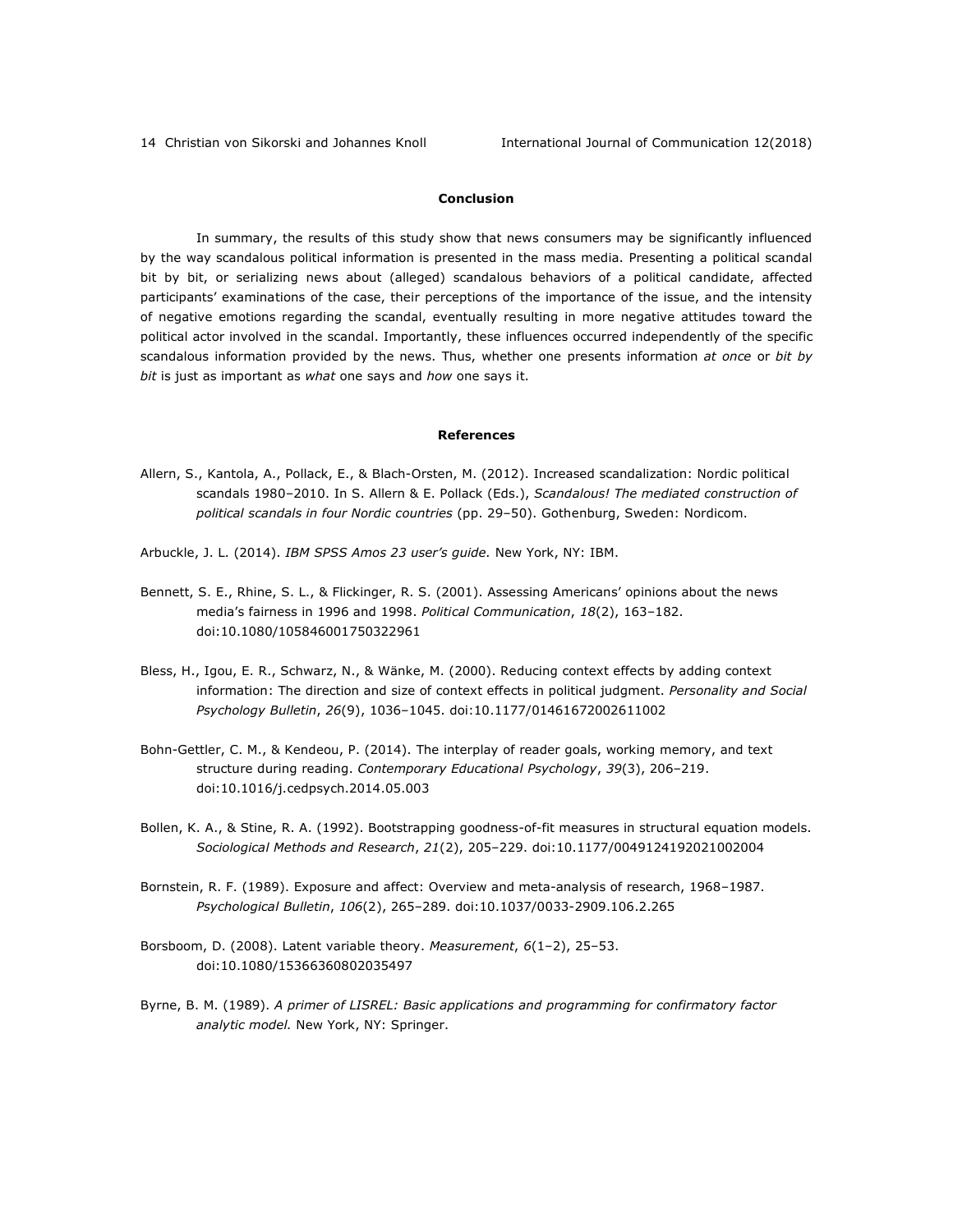- Byrne, B. M. (2010). *Structural equation modeling with AMOS. Basic concepts, applications, and programming.* New York, NY: Routledge.
- Carlson, J., Ganiel, G., & Hyde, M. S. (2000). Scandal and political candidate image. *Politics and Policy*, *28*(4), 747–757. doi:10.1111/j.1747-1346.2000.tb00798.x
- Creed, A., Dennis, I., & Newstead, S. (1988). Effects of display format on proofreading with VDUs. *Behaviour and Information Technology*, *7*, 467–478. doi:10.1080/01449298808901890
- de Bruijn, D., de Mul, S., & van Oostendorp, H. (1992). The influence of screen size and text layout on the study of text. *Behaviour & Information Technology*, *11*(2), 71–78. doi:10.1080/01449299208924322
- Doherty, D., Dowling, C. M., & Miller, M. G. (2011). Are financial or moral scandals worse? It depends. *PS: Political Science and Politics*, *44*(4), 749–757. doi:10.1017/S1049096511001247
- Druckman, J. N., & Kam, C. D. (2011). Students as experimental participants: A defense of the "narrow data base." In J. N. Druckman, D. P. Green, J. H. Kuglinski, & A. Lupia (Eds.), *Cambridge handbook of experimental political science* (pp. 41–57). New York, NY: Cambridge University Press.
- Dyson, M. C., & Haselgrove, M. (2001). The influence of reading speed and line length on the effectiveness of reading from screen. *International Journal of Human-Computer Studies*, *54*(4), 585–612. doi:10.1006/ijhc.2001.0458
- Eagly, A. H., & Chaiken, S. (1993). *The psychology of attitudes*. Fort Worth, TX: Harcourt Brace Jovanovich College Publishers.
- Esser, F., & Hartung, U. (2004). Nazis, pollution, and no sex: Political scandals as a reflection of political culture in Germany. *American Behavioral Scientist*, *47*(8), 1040–1071. doi:10.1177/0002764203262277
- Funk, C. L. (1996). The impact of scandal on candidate evaluations: An experimental test of the role of candidate traits. *Political Behavior*, *18*(1), 1–24. doi:10.1007/BF01498658
- Hanitzsch, T., Hanusch, F., Mellado, C., Anikina, M., Berganza, R., Cangoz, I., . . . Wang Yuen, E. K. (2011). Mapping journalism cultures across nations. *Journalism Studies*, *12*(3), 273–293. doi:10.1080/1461670X.2010.512502
- Harcup, T., & O'Neill, D. (2001). What is news? Galtung and Ruge revisited. *Journalism Studies*, *2*(2), 261–280. doi:10.1080/14616700118449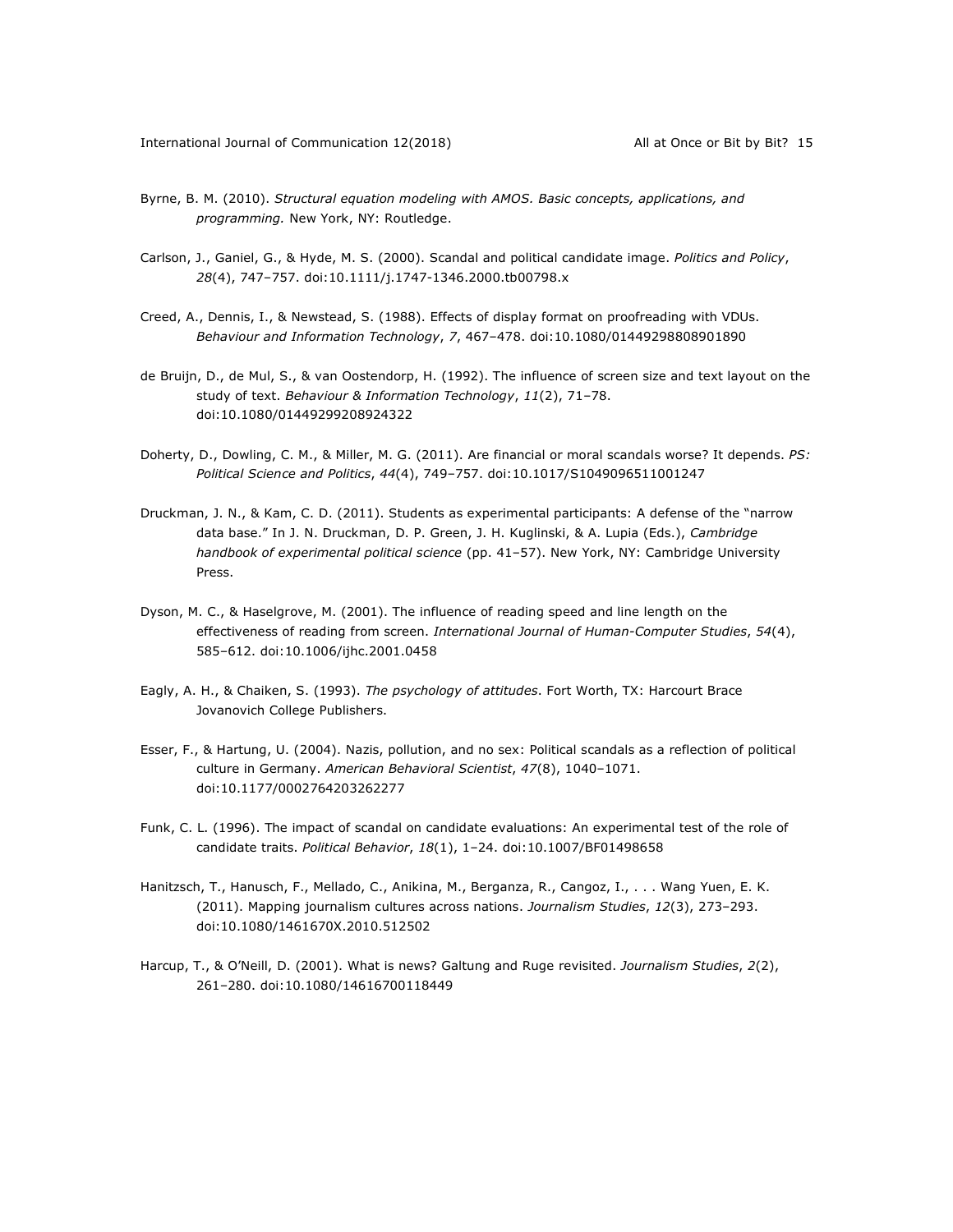- Hu, L., & Bentler, P. M. (1999). Cutoff criteria for fit indexes in covariance structure analysis: Conventional criteria versus new alternatives. *Structural Equation Modeling: A Multidisciplinary Journal*, *6*(1), 1–55. doi:10.1080/10705519909540118
- Huck, I., Quiring, O., & Brosius, H.-B. (2009). Perceptual phenomena in the agenda setting process. *International Journal of Public Opinion Research*, *21*(2), 139–164. doi:10.1093/ijpor/edp019
- Jiang, J., Kou, Y., Wang, F., Wu, Y., Li, Y.-M., Li, Y., . . . Wang, X. (2011). Emotional reactions to scandals: When does moral character make a difference? *Asian Journal of Social Psychology*, *14*(3), 207–216. doi:10.1111/j.1467-839X.2011.01344.x
- Johnson, M. K., & Multhaup, K. S. (1992). Emotion and MEM. In S.-A. Christianson (Ed.), *Handbook of emotion and memory* (pp. 33–66). Hillsdale, NJ: Erlbaum.
- Just, M. A., & Carpenter, P. (1980). A theory of reading: From eye fixations to comprehension. *Psychological Review*, *87*(4), 329–354. doi:10.1037/0033-295X.87.4.329
- Kalb, M. (1998, October). *The rise of the "new news": A case study of two root causes of the modern scandal coverage* (Discussion Paper D-34). Cambridge, MA: Shorenstein Center on Media, Politics, and Public Policy, Harvard University. Retrieved from http://shorensteincenter.org/wpcontent/uploads/2012/03/d34\_kalb.pdf
- Kepplinger, H. M. (2012). *Die Mechanismen der Skandalisierung* [The mechanisms of scandalization]. Munich, Germany: Olzog.
- Kepplinger, H. M. (2014). *Wie die Presse Wulff zum Rücktritt zwang* [How the press forced Wulff to resign]. Retrieved from http://cicero.de/berliner-republik/christian-wulff-und-die-medien-eineneuauflage-des-investiturstreits/56879
- Kepplinger, H. M., Geiss, S., & Siebert, S. (2012). Framing scandals: Cognitive and emotional media effects. *Journal of Communication*, *62*(4), 659–681. doi:10.1111/j.1460-2466.2012.01653.x
- Kim, S. H., Scheufele, D. A., & Shanahan, J. (2002). Think about it this way: Attribute agenda-setting function of the press and the public's evaluation of a local issue. *Journalism and Mass Communication Quarterly*, *79*(1), 7–25. doi:10.1177/107769900207900102
- Koch, T., & Zerback, T. (2013). Helpful or harmful? How frequent repetition affects perceived statement credibility. *Journal of Communication*, *63*(6), 993–1010. doi:10.1111/jcom.12063
- Kumlin, S., & Esaiasson, P. (2012). Scandal fatigue? Scandal elections and satisfaction with democracy in Western Europe, 1977–2007. *British Journal of Political Science*, *42*(2), 263–282. doi:10.1017/S000712341100024X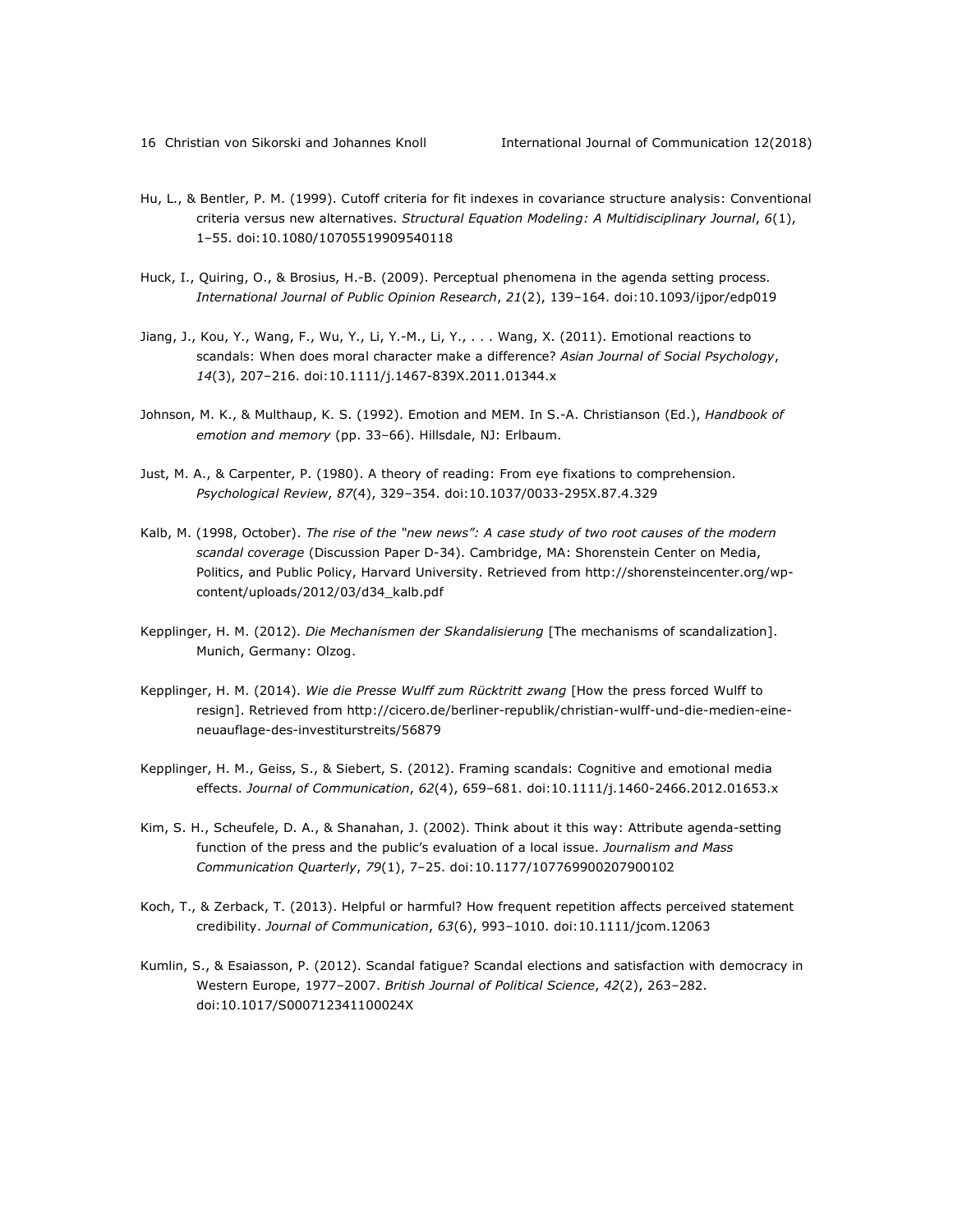- Lang, A. (2000). The limited capacity model of mediated message processing. *Journal of Communication*, *50*(1), 46–70. doi:10.1111/j.1460-2466.2000.tb02833.x
- Lo, V. H., Wei, R., Lu, H. Y., & Hou, H. Y. (2015). Perceived issue importance, information processing, and third-person effect of news about the imported U.S. beef controversy. *International Journal of Public Opinion Research*, *27*(3), 342–360. doi:10.1093/ijpor/edu039
- Lull, J., & Hinerman, S. (1997). The search for scandal. In J. Lull & S. Hinerman (Eds.), *Media scandals: Morality and desire in the popular culture marketplace* (pp. 1–33). New York, NY: Columbia University Press.
- Mathews, A., & MacLeod, C. (1994). Cognitive approaches to emotion and emotional disorders. *Annual Review of Psychology*, *45*, 25–50. doi:10.1146/annurev.ps.45.020194.000325
- McCombs, M. E., & Shaw, D. L. (1972). The agenda-setting function of mass media. *Public Opinion Quarterly*, *36*(2), 176–187. doi:10.1086/267990
- Miller, J. M. (2007). Examining the mediators of agenda setting: A new experimental paradigm reveals the role of emotions. *Political Psychology*, *28*(6), 689–717. doi:10.1111/j.1467-9221.2007.00600.x
- Muter, P., Latremouille, S. A., Treurniet, W. C., & Beam, P. (1982). Extended reading of continuous text on television screens. *Human Factors*, 24, 501–508. doi:10.1177/001872088202400501
- Nevitt, J., & Hancock, G. R. (2001). Performance of bootstrapping approaches to model test statistics and parameter standard error estimation in structural equation modeling. *Structural Equation Modeling*, *8*(3), 353–377.
- Olson, M. A., & Kendrick, R. V. (2008). Origins of attitudes. In W. Crano & R. Prislin (Eds.), *Attitudes and persuasion* (pp. 111–130). New York, NY: Psychology Press.
- Ory, D. T., & Mokhtarian, P. L. (2010). The impact of non-normality, sample size and estimation technique on goodness-of-fit measures in structural equation modeling: Evidence from ten empirical models of travel behavior. *Quality and Quantity*, *44*(3), 427–445. doi:10.1007/s11135-008-9215-6
- Petty, R. E., & Cacioppo, J. T. (1986). *Communication and persuasion: Central and peripheral routes to attitude change.* New York, NY: Springer.
- Powell, T. E., Boomgarden, H. G., De Swert, K., & de Vreese, C. H. (2015). A clearer picture: The contribution of visuals and text to framing effects. *Journal of Communication*, *65*(6), 997–1017. doi:10.1111/jcom.12184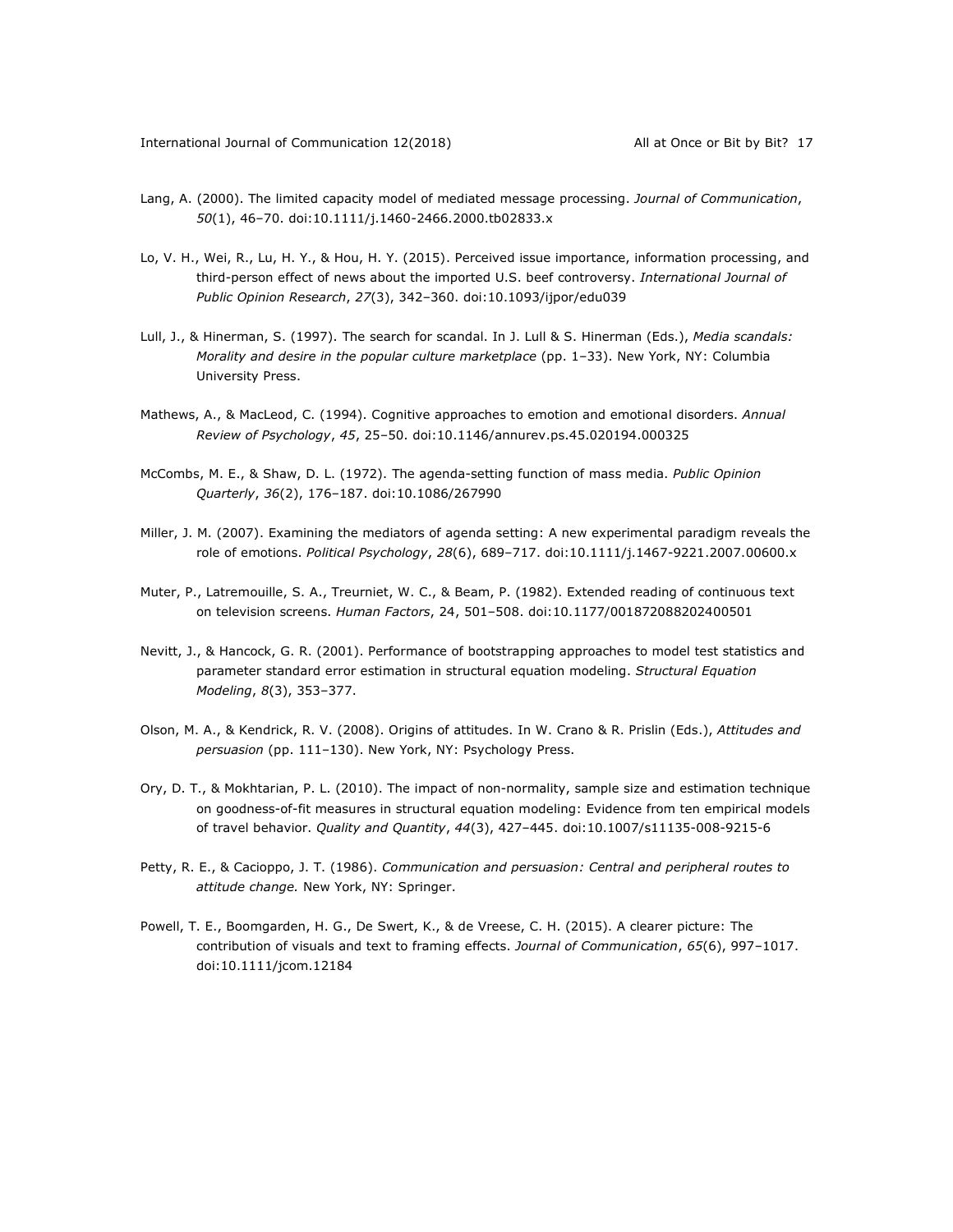- Scherer, K. R. (2001). Appraisal considered as a process of multilevel sequential checking. In K. R. Scherer, A. Schorr, & T. Johnstone (Eds.), *Appraisal processes in emotion: Theory, methods, research* (pp. 92–120). New York, NY: Oxford University Press.
- Scherer, K. R. (2005). What are emotions? And how can they be measured? *Social Science Information*, *44*(4), 695–729. doi:10.1177/0539018405058216
- Scheufele, D. A., & Tewksbury, D. (2007). Framing, agenda setting, and priming: The evolution of three media effects models. *Journal of Communication*, *57*(1), 9–20. doi:10.1111/j.0021- 9916.2007.00326.x
- Shiv, B., Britton, J. A., & Payne, J. W. (2004). Does elaboration increase or decrease the effectiveness of negatively versus positively framed messages? *Journal of Consumer Research*, *31*(1), 199–208. doi:10.1086/383435
- Shoemaker, P. J., & Reese, S. D. (1996). *Mediating the message: Theories of influences on mass media content*. White Plains, NY: Longman.
- Sigall, H., & Mills, J. (1998). Measures of independent variables and mediators are useful in social psychology experiments: But are they necessary? *Personality and Social Psychology Review*, *2*(3), 218–226. doi:10.1207/s15327957pspr0203\_5
- Sundar, S. S. (2008). The MAIN model: A heuristic approach to understanding technology effects on credibility. In M. J. Metzger & A. J. Flanagin (Eds.), *Digital media, youth, and credibility* (pp. 73– 100). Cambridge, MA: MIT Press. doi:10.1162/dmal.9780262562324.073
- Thompson, J. B. (2000). *Political scandal: Power and visibility in the media age.* Cambridge, UK: Polity.
- Tumber, H., & Waisbord, S. R. (2004a). Introduction: Political scandals and media across democracies, Vol. 1. *American Behavioral Scientist*, *47*(8), 1031–1039. doi:10.1177/0002764203262275
- Tumber, H., & Waisbord, S. R. (2004b). Introduction: Political scandals and media across democracies, Vol. 2. *American Behavioral Scientist*, *47*(9), 1143–1152. doi:10.1177/0002764203262340
- von Sikorski, C. (2016). The effects of reader comments on the perception of personalized scandals: Exploring the roles of comment valence and commenters' social status. *International Journal of Communication*, *10*, 4480–4501.
- von Sikorski, C. (2017). Politische Skandalberichterstattung. Ein Forschungsüberblick und Systematisierungsversuch [Political scandals in the news: A review and systematization of international research]. *Publizistik*, *62*(3), 299–323. doi:10.1007/s11616-017-0355-3